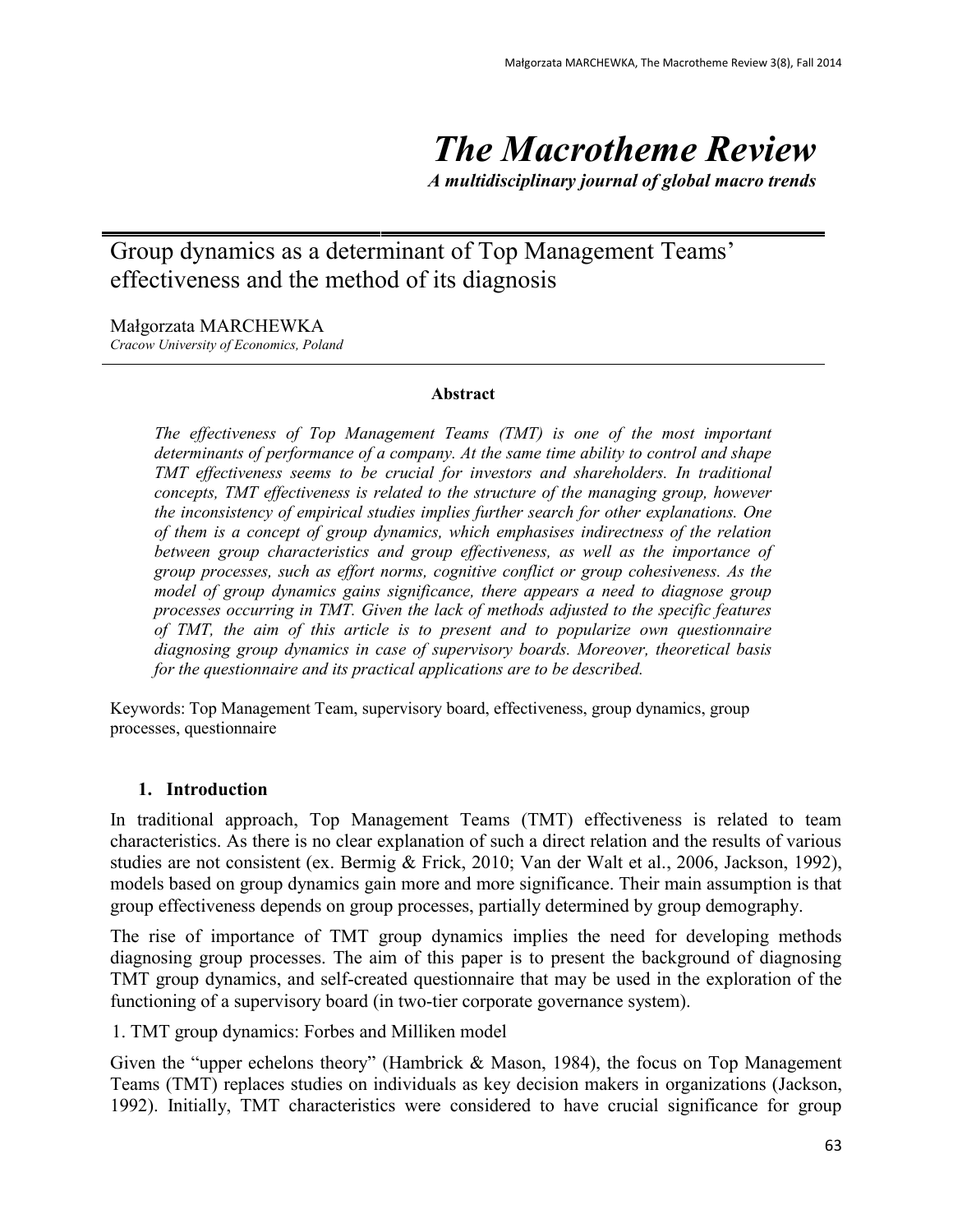effectiveness and organization performance. However, no consensus could be reached as to what extend and which TMT demographic features lead to which outcomes (Forbes & Milliken, 1999), what suggests that the relation between company performance, TMT effectiveness and TMT characteristics is indirect and more complex. According to Nadler, these ambiguity may be overcome by including social dynamics, i.e. social relations and processes inside and outside TMT (Nadler, 2004; LeBlanc & Gillies, 2003). Dynamic models based on group processes relate indirectly group characteristics with group effectiveness (Edmondson et al., 2003; Forbes & Milliken, 1999; Murphy & McIntyre, 2007), as presented in a sample model below.



**Figure 1** The model of TMT dynamics by Forbes and Milliken

Source: Forbes, D. P. & Milliken, F. J. (1999). Cognition and corporate governance: Understanding boards of directors as strategic decision-making groups. *Academy of Management Review*, 24(3), p. 498.

The model (Figure 1) described by Forbes and Milliken (1999), consists of static and dynamic elements. TMT demography determines the presence of knowledge and skills as well as distinguished group processes, which according to Forbes and Milliken include effect norms, cognitive conflict, use of knowledge and skills, and cohesiveness. These processes do not occur separately, but they influence each other. Further on, group processes affect task performance defined as TMT ability to provide control and service. Effective control and service determine organization performance. As presented, group processes are essential elements to understand indirect relation between group demography and its outcomes.

In practice, better understanding of the impact of TMT structure and dynamics on company performance will enable the development of guidelines for the selection of TMT members. Additionally, the conclusions derived from the studies of TMT group dynamics may be applied in trainings resulting in the improvement of boards effectiveness, or in order to moderate TMT meetings.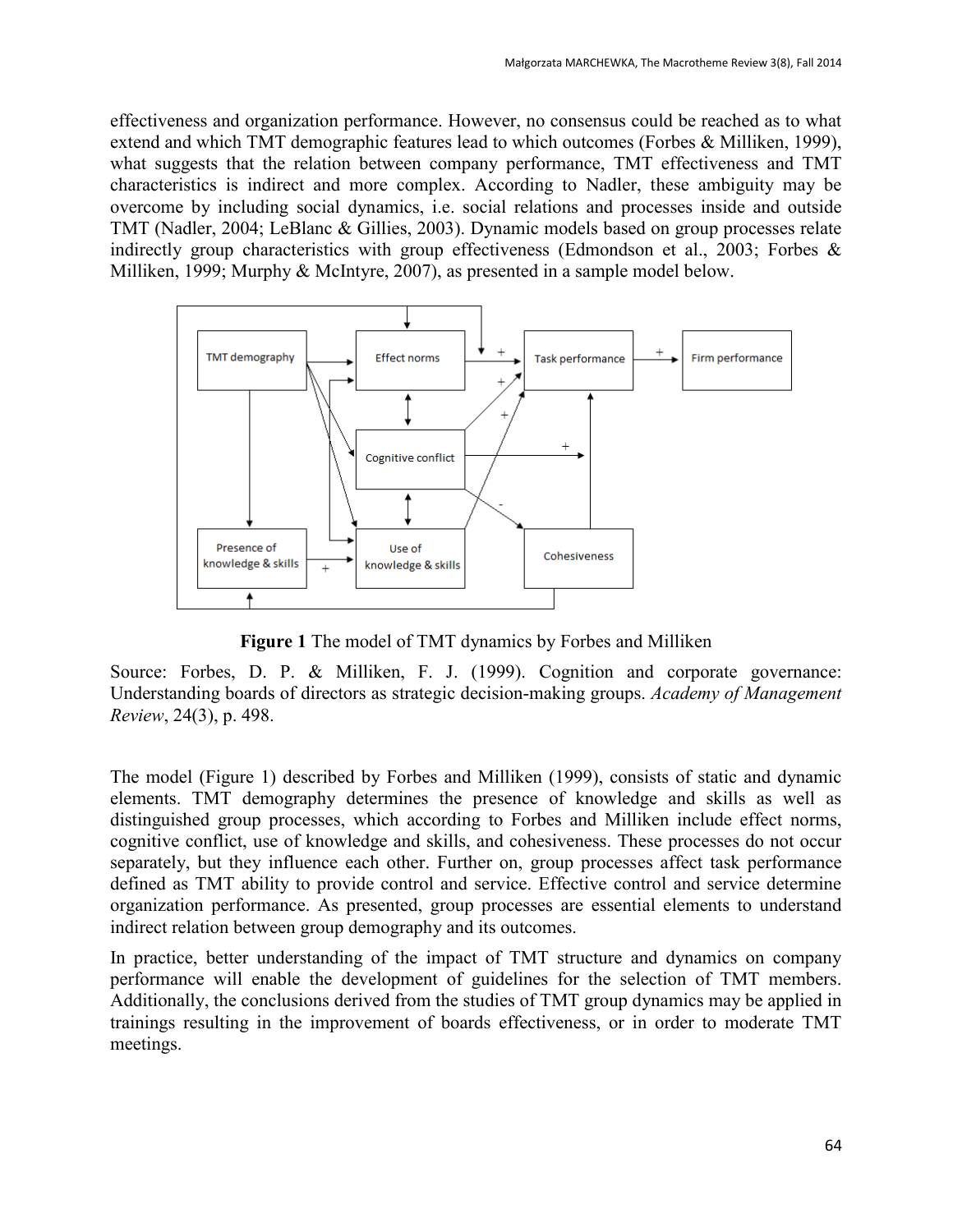# **2. Methods of exploring TMT group dynamics**

Social reality is a dynamic process created by people and their behaviors. In order to understand a group it is not enough to describe its characteristics, but its functioning must be captured. Therefore, diagnosing group dynamics is a complex process which must be relevant to group situation and organizational context (Pye & Pettigrew, 2005).

Especially, in case of supervisory board, some exceptional characteristics of a group must be emphasized. One of the features enumerated by Levrau  $&$  Van den Berhe (2007) is the affiliation of board members. Usually all group members belong to one organization, which in two-tier corporate governance system is true for management board, but not for supervisory board where at least one or two memebers must be independant. Moreover, unlike in a regular team, interactions between members are not constant, as supervisory board meetings take place once a month, or even once a quarter. The difference also regards the access to the information, which is usually limited to the materials prepared by management board. Finally, supervisory board often consists of individuals who have strong personalites and broad experience. All these characteristics mentioned above have significant impact on group processes as well as on requirements for the methods of their diagnosis.

# **2.1. Observation**

Given the whole complexity of group processes, methods of studying TMT group dynamics should comprehensively reflect all the relations. In diagnosing common group dynamics, unstructured observation appears to be the most useful method as researcher is able to cover both, the group and the context. This kind of observation is widely used in Development Center sessions, where specially trained assessors first assist the group while solving certain problems, and then describe observed processes. Although diagnosis is detailed and precise, intergroup comparisons and concluding on general tendencies would be difficult.

In order to overcome this inconvenience, an observation sheet may be used. One of such forms is based on Bales Interaction Process Analysis (IPA) system. Bales (1950) observed that behavior in each small group working on a given task may be classified into two main types, which are instrumental behavior (related to the task) and expressive behavior (referring to socio-emotional aspect of the relations). On this basis he distinguished four categories of interactions (positive reactions, answering, questioning, and negative reactions) and six kinds of relations between them (problems in communication, problems of evaluation, problem of control, problems of decisions, problems of reducing tension, and problems of reintegration). Knowing the typology of interactions, observer is able to sort interactions depending on the context (Brown, 2006). Final description of group processes is based on the amount of time the group spends on each category of interactions, what permits further comparisons.

# **2.2. Questionnaire**

Although observation provides detailed data, it is complicated to conduct such a study among TMT members as they are usually difficult people to gain access to (Pey & Pettigrew, 2005). What is more, they may be resistant to revealing too much information, fearing that gathered data may be used against them. That is why, the most popular method of collecting information about TMT group dynamics are questionnaires, where TMT members are asked to answer questions regarding their perception of team processes. Frequently, in order to structure responds, Likerttype scales are used, in which particular items refer to group processes chosen by the researchers (Forbes & Milliken, 1999; Simons et al., 1999).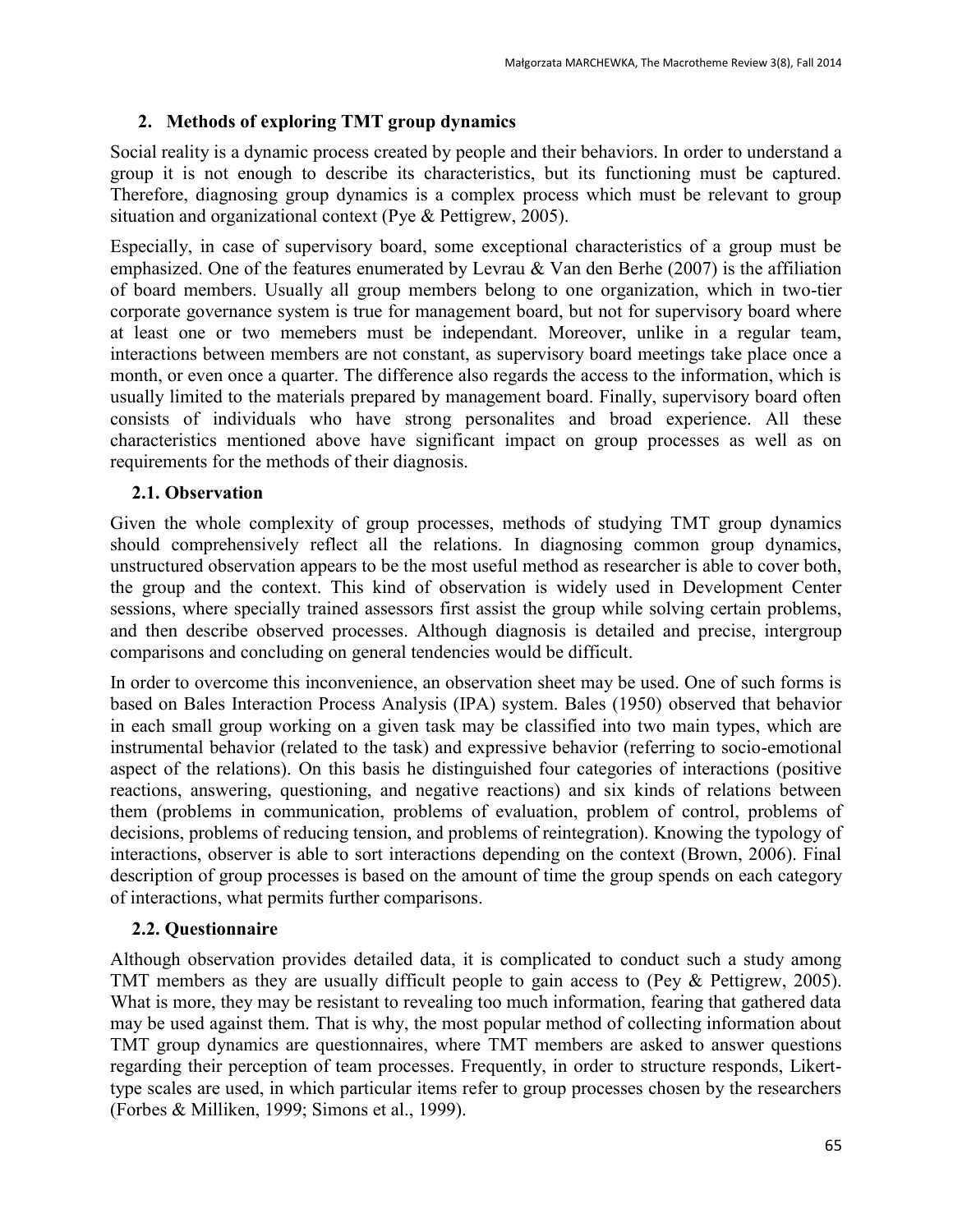The greatest advantage of surveys is that they are simple to conduct and that the quantitative results are easily comparable. On the other hand, structured questionnaire are static and prevent from discovering dynamic characteristics other than predicted by a researcher. Data collected on group dynamics is entirely based on TMT members' perceptions and relations. However, in case of supervisory board studies, when the access to the respondents is very limited, the questionnaire appears to be the most appropriate method of gathering data.

### **3. Questionnaire diagnosing supervisory board group dynamics**

The questionnaire was developed on the basis of literature review and introductory interviews with TMT members conducted in Poland. In the reference to the presented model and other studies, the most important processes that are explored are cognitive and affective conflicts, cohesiveness, group norms, and leadership. Each scale contains from 3 up to 6 issues evaluated on the five-point Likert-scale (where 1 stands for "never" and 5 for "always").

As according to the concept of group dynamic the structure of board must also be analyzed, the questionnaire cannot be used separately from the analysis of TMT size, rotation in TMT, members' gender, citizenship, and education, as well as the diversity of knowledge and experience (Murphy & McIntyre, 2007). In order to posses such data, it is not required to ask direct questions in a survey, which would extend the questionnaire, but instead it is possible to study the information about board structure and its members available on companies official websites. Moreover, especially in case of supervisory board, the image of its functioning will not be complete, unless the data about shareholders is included.

#### **3.1. The analysis of selected group processes**

#### *3.1.1. Conflicts*

On the basis of observation of teams cooperation, it is possible to distinguish two main group of conflicts: cognitive/task conflicts, related to the problems of a company, and relation/affective conflicts reffering to emotional aspects of interpersonal relations.

Cognitive conflict, which apears to have more importance, is defined by Forbes and Milliken as "task-oriented differences in judgment among group members (and) is concerned with the presence of issue-related disagreement between members" (Forbes & Milliken, 1999, p. 494). It is a sign of investigative process of decision making, due to which more options are discussed more thoroughly. Some authors refer to cognitive conflict as to debate, emphasizing specific behavior rather than specific perception of a conflict (Simons et al., 1999). In general, cognitive conflict appears to have positive impact on problem solving, but it may result in emotional tensions and descent of interpersonal attraction among TMT members.

In the questionaire the following items serve to examine cognitive conflicts:

- 1. The difference of opinions leads to discussion and search for common solution.
- 2. Before making the final decision, the board discusses many options.
- 3. The opinion of board members specializing in the domain related to the problem, has strong influence on the final decision.
- 4. During the conflicts board members are focused on issue-related problems.
- 5. If a conflict regarding main issues related to the company occurs, further cooperation is difficult.

And the following items serve to examine affective conflicts :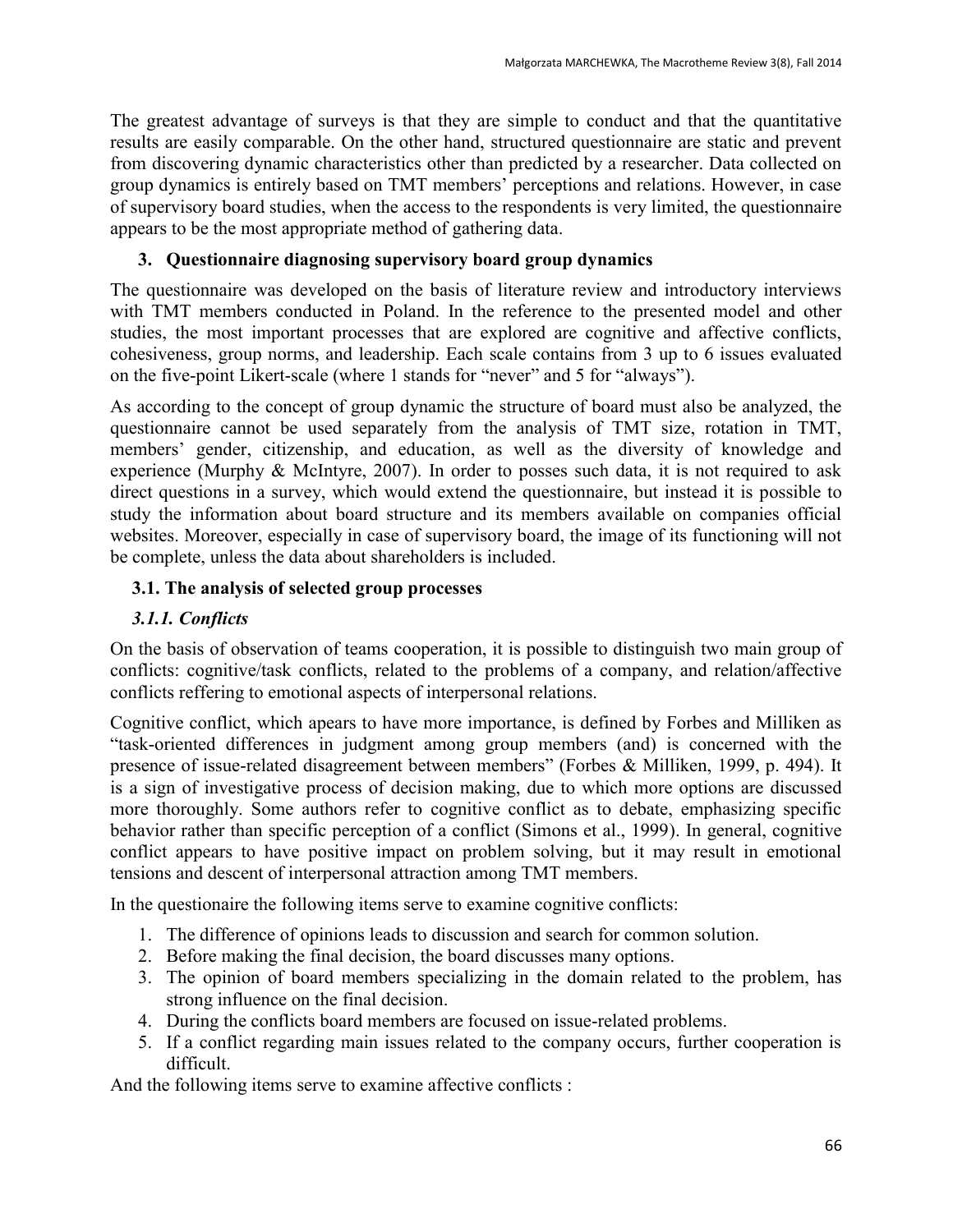- 1. During the discusion board memebrs reveal their emotions.
- 2. During the meetings conflicts about unimportant issues occur.
- 3. Conflicts about issues not related to the problems of the company are occurring during the meetings.
- 4. During the conflicts board members are focused on issues not related directly to the problems of the company.
- 5. If a conflict regarding issues not related to the company occurs, further cooperation is difficult.

#### *3.1.2. Cohesiveness*

Group cohesiveness refers to the strength of social bonds between group members, i.e. interpersonal attraction and mutual liking among group members (Jackson, 1992). It is also understood as a sense of connectedness between TMT members. Cohesion influences TMT cognitive process as well as TMT members' affective states. Cohesiveness may encourage teams to participate in discussions and to express views, but it may also reduce differences in opinions and negatively impact TMT effectiveness.

One of the methods of assessing cohesiveness is to ask TMT members to indicate personal feelings toward other group members or toward the whole group (Levrau & Van Den Berghe, 2007, p. 69). According to Seashore, whose work was developed by O'Reilly et al. (1989), cohessiveness may be also assessed on the basis of readiness of group members to protect group decisions from external criticism.

In the questionaire, the following issues are used to evaluate the level of cohesiveness:

- 1. Board members have strong feeling of belonging to the group.
- 2. The cooperation between board members is smooth.
- 3. Common work in the supervisory board gives me satisfaction.
- 4. Board members are eager to protect board decisions from external criticism.
- 5. Board members identify themselves with decisions made by the board.
- 6. Supervisory board is a group of strong personalities which makes cooperation difficult.

#### *3.1.3. Group norms*

Group norms concern the manner of assessing and evaluating behaviors and attitudes which are accepted by a particular group. They may refer to different aspects of TMT functioning, such as solving conflicts or risk-taking. For example, effect norms are defined as "shared beliefs regarding the level of effort each individual is expected to put toward a task" (Forbes & Milliken, 1999, p. 493). In the questionnaire they are assessed on the basis of following statements:

- 1. It happens that in case of running out of time, the board is forced to make a decision that is not accepted by all members.
- 2. Board members spend a lot of time on preparation for the meetings.
- 3. Insufficient preparation of a board member for the meeting is accepted by the others.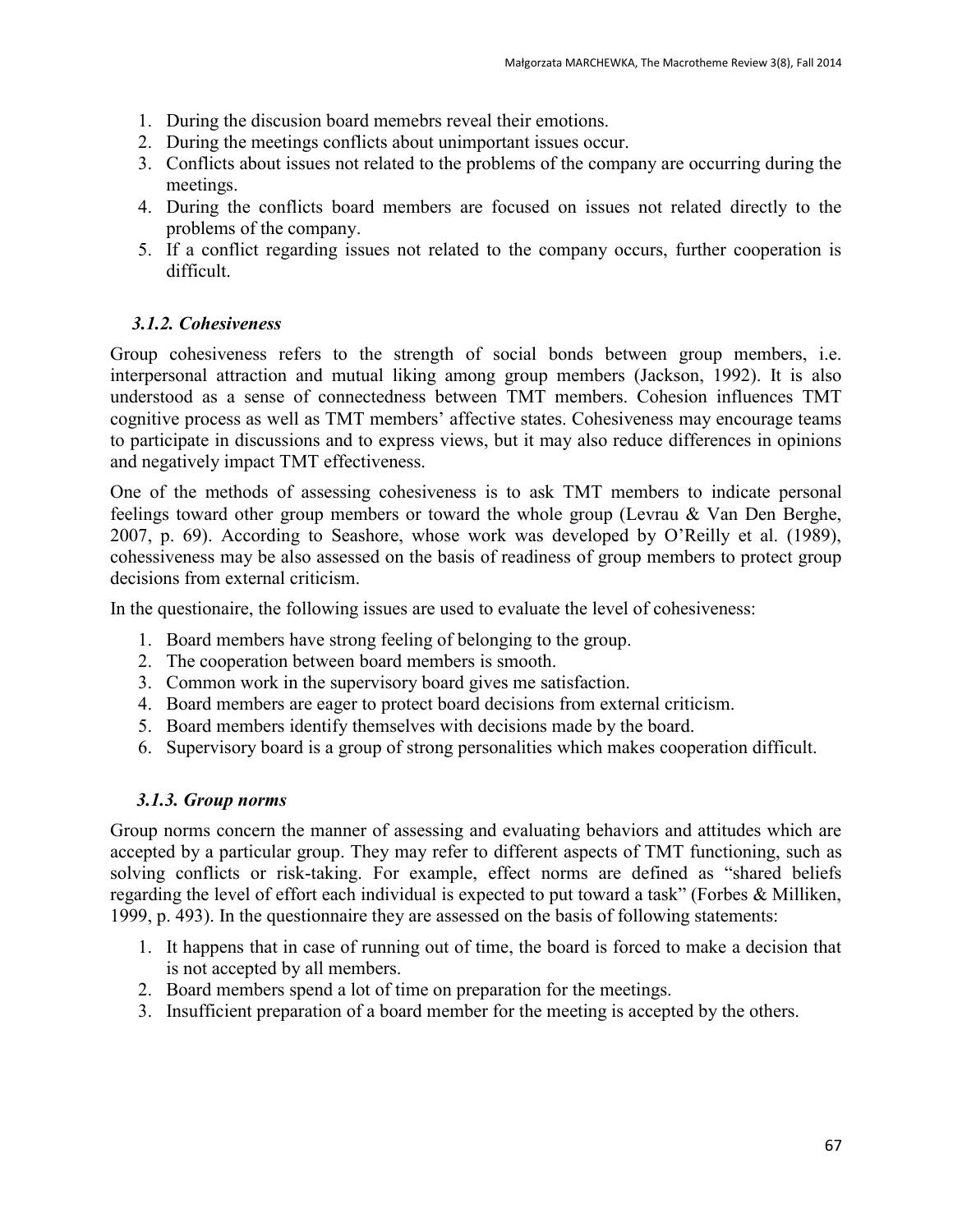# *3.1.4. Leadership*

Another process related to TMT effectiveness is power centralization and leadership. In the questionnaire the following issues are related to this process:

- 1. The opinion of the chairman of the board has strong influence on the final decision.
- 2. The chairman enforces their opinion on other board members.
- 3. The chairman encourages other board members to present their opinions.

In case of leadership it is essential to include the data about the shareholders, which is usually important in terms of power centralization.

# *3.1.5. TMT effectiveness*

Finally, effectiveness of TMT must be assessed. In the questionnaire, respondents are asked to evaluate the importance of given tasks and the level of their performance by TMT. In case of supervisory boards, the tasks include the analysis of business environment, the creation of the strategy, advising to management board, control over management board, concern for stakeholders, and observance of the regulations of Corporate Governance.

Additionally, given "the upper echelons theory", company performance may be regarded as an indicator of TMT effectiveness.

# **3.6. Methodological verification of the questionnaire**

In order to verify the accuracy and reliability of the questionnaire, pilot study was conducted in Poland among 81 repondents who have experience in working in teams. The reliability was evaluated upon the value of Cronbach alpha, and the results are presented below (Table 1).

| Scale              | Final number of questions | Cronbach alpha |
|--------------------|---------------------------|----------------|
| Cognitive conflict | ς                         | 0,737          |
| Affective conflict | $\mathcal{D}$             | 0,802          |
| Cohessiveness      | 6                         | 0,842          |
| Effort norms       | 3                         | 0,565          |
| Leadership         | 3                         | 0,715          |

Table 1 The results of verification of scales of the questionnaire

Source: own study.

Initially the questionnaire included 28 questions ordered into five scales - 5 issues regarding effort norms, 7 cognitive conflict, 5 affective conflict, 6 cohesiveness, and 3 leadership. After the analysis of the reliability of scales, the number of issues was reduced to 22. Cronbach alpha is good and acceptable for almost all scales (Cronbah alpha higher than 0,7), apart from "effort norms", which reliability is only satisfactory.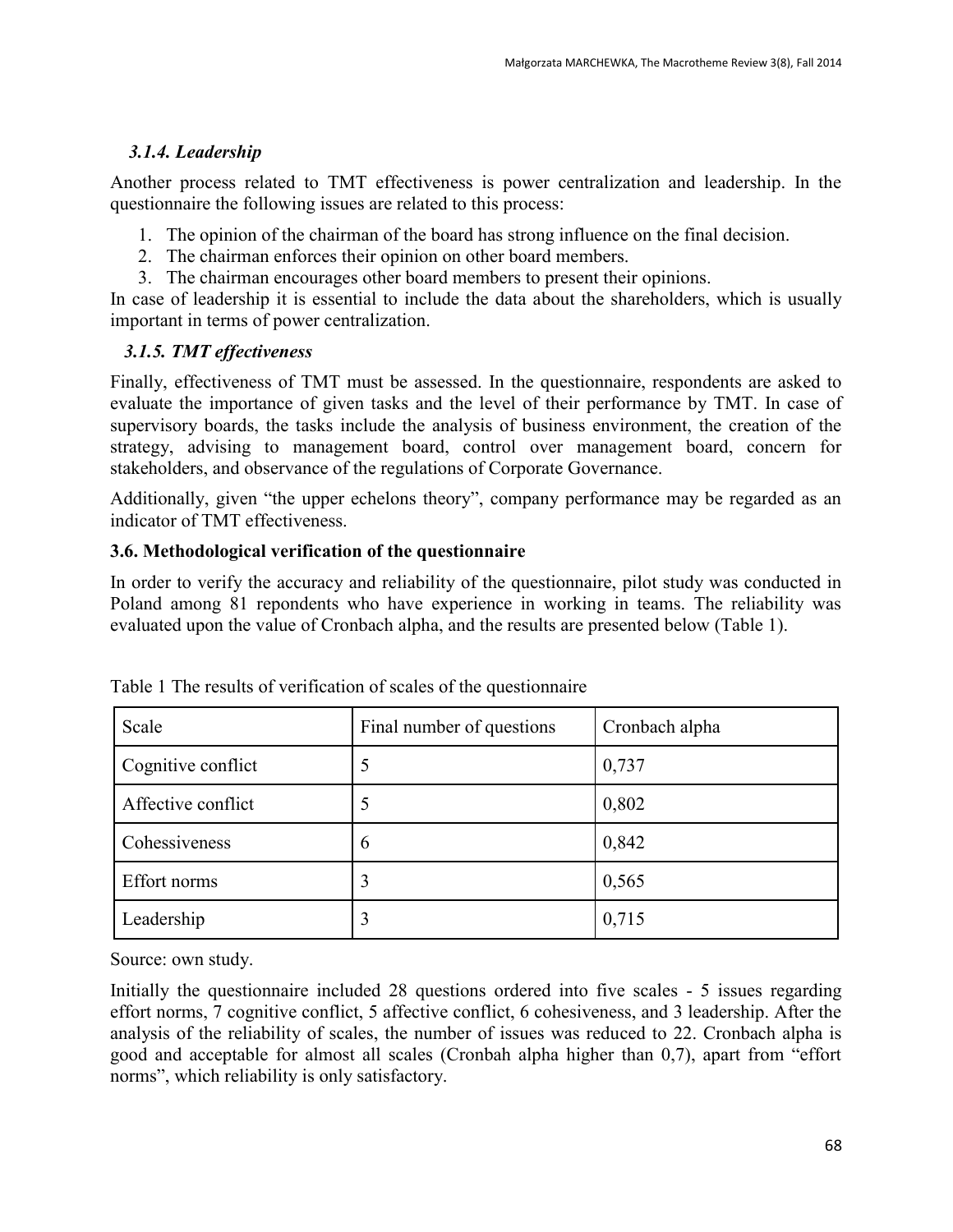Moreover, all issues were analyzed in terms of their ability to differentiate answers. In all cases the distribution of answers is normal, which means the questions well reflect variability.

#### **4. Conclusions**

With the growing significance of dynamic models of TMT effectiveness, there appears a need for developing methods diagnosing TMT group processes. Since the access to TMT members is limited, the observation, which provides the greatest richness of descriptive data on group processes, is difficult to conduct and it is complicated to compare descriptive data, questionnaires, often based on Likert-scales, seem to be a significantly more convenient method.

In the article own method of diagnosis of TMT, especially supervisory boards, group dynamics has been presented. The questionnaire contains 22 issues related to cognitive and affective conflicts, cohesiveness, effort norms, and leadership, which are assessed on the five-point Likert scale. The questionnaire was methodologicaly verified during the pilot study among 81 participants in Poland and its reliability is acceptable. At the same time, the questionnaire exploring TMT group dynamics must be accompained by the analysis of TMT structure, shareholders, and company performance.

The questionnaire may be usefull in developing the requirements of TMT members recruitment, as well as in moderating TMT meetings in order to raise the effectivenes of boards. On the other hand, the limitations of the method that must be taken into account and which may require further research, are related to difficulties in accessing TMT members.

#### **References**

Bales, R. 1950. *Interaction process analysis; a method for the study of small groups*. Cambridge, Mass.: Addison-Wesley Press.

Bermig, A. & Frick, B. (2010). Board size, board composition and firm performance: Empirical evidence from Germany. Working Papers. [http://ssrn.com/abstract=1623103,](http://ssrn.com/abstract=1623103) 15.01.2011, 1 - 43.

Brown, R. (2006). [*Group processes: Dynamics within and between groups*]. Gdańsk: GWP.

Edmondson, A., C., Roberto, M., A., Watkins, M., D. (2003). A dynamic model of top management team effectiveness: managing unstructured task streams. *The Leadership Quarterly*, 14, 297 - 325.

Forbes, D. P. & Milliken, F. J. (1999). Cognition and corporate governance: Understanding boards of directors as strategic decision-making groups. *Academy of Management Review*, 24(3), 489 - 505.

Hambrick, D., & Mason, P., A. (1984). Upper Echelons: The organization as a reflection of its Top Managers. *Academy of Management Review*, 9(2), 193 - 206.

Jackson, S., E. (1992). Consequences of Group Composition for the Interpersonal Dynamics of Strategic Issue Processing. W: P. Shrivastava, A. Huff, J. Dutton (Eds.), *Advances in strategic management*. Volume 8 (pp. 345-382). A Research Annual.

Leblanc, R. & Gillies, J. (2003). The coming revolution in Corporate Governance. I*vey Business Journal*, 68(1), 1 - 11.

Levrau, A. & Van den Berghe, L. A. (2007). Corporate Governance and Board effectiveness: Beyond formalism. *ICFAI Journal of Corporate Governance*, 6(4), 58 - 85.

Murphy, S., A. & McIntyre, M., L. (2007). Board of directors performance: a group dynamics perspective. *Corporate Governance*, 7(2), 209 - 224.

Nadler, D., A. (2004). Building better boards. *Harvard Business Review*, 82(5), 102 - 111.

O'Reilly, C., Caledwell, D., Barnett, W. (1989). Workgroup demography, social integration and turnover. *Administrative Science Quarterly*, 34, 21 - 37.

Pye, A., & Pettigrew, A. (2005). Studying Board context. process and dynamics: Some challenges for the future. *British Journal of Management*, 16, 27 – 38.

Simons, T., Pelled, L., Smith, K., A. (1999). Making use of difference: Diversity, debate, and decision comprehensiveness in Top Management Teams. *Academy of Management Journal*, 42(6), 662 - 673.